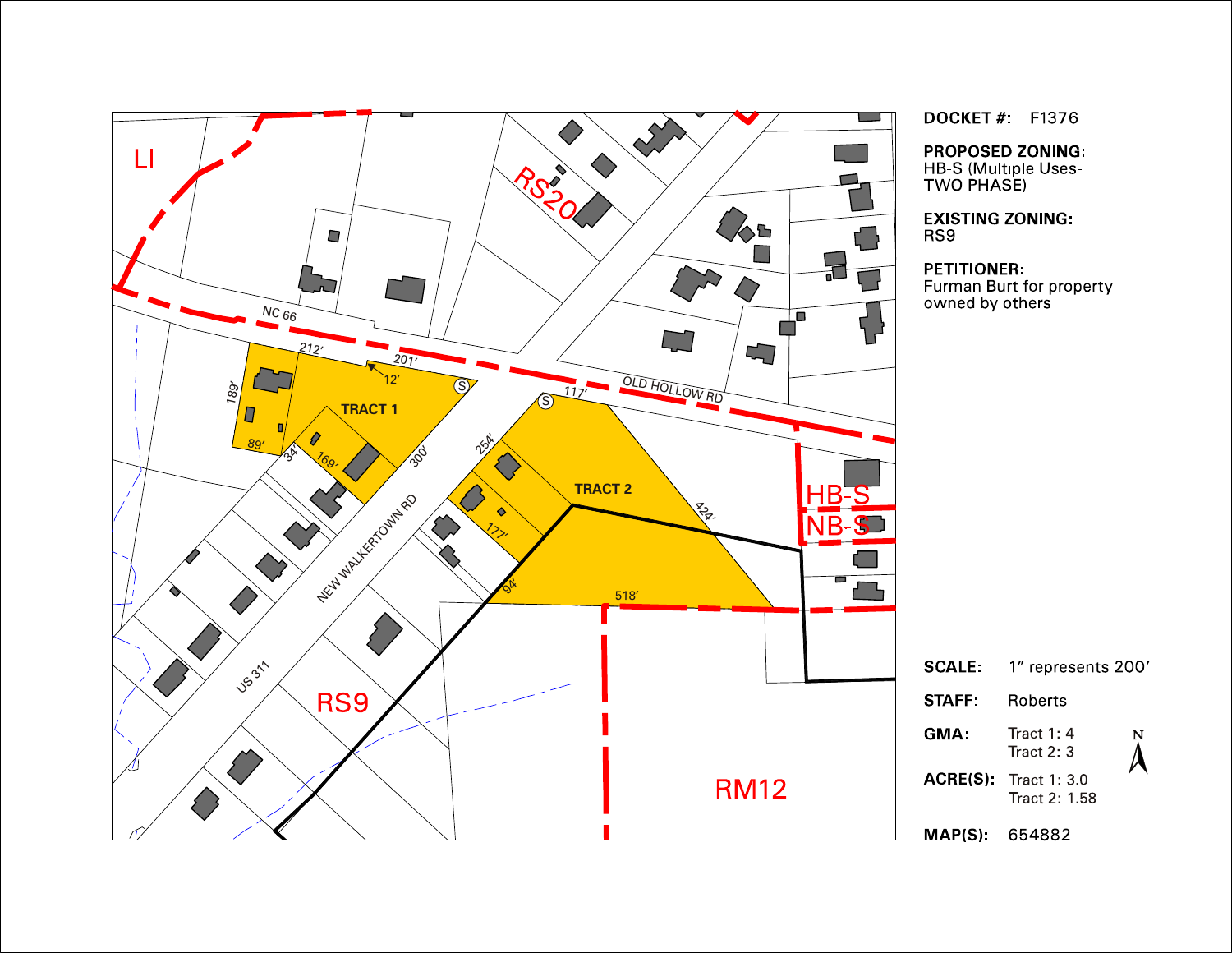November 20, 2002

Furman Burt Realty Executives 2501 Huntington Woods Drive Winston-Salem, NC 27103

### RE: ZONING MAP AMENDMENT F-1376

Dear Mr. Burt:

The attached report of the Planning Board to the Forsyth County Board of Commissioners is sent to you at the request of the Commissioners.

When the rezoning is scheduled for public hearing, you will be notified by Jane Cole, Clerk to the County Commissioners, of the date on which the Commissioners will hear this petition.

Sincerely,

A. Paul Norby, AICP Director of Planning

#### Attachment

pc: Jane Cole, County Manager's Office Gail J. Tilley, 5725 Sutten Lane, Kernersville, NC 27051 Ivy J. Tuttle, et al, Box 838, Walkertown, NC 27051 Richard E. Burton, Jr., 2540 Old Hollow Road, Walkertown, NC 27051 Jeff Brinker, 4880 Harley Drive, Walkertown, NC 27051 Ruby Dodson, 3812 Forrestgate Drive, Winston-Salem, NC 27103 Dot Duggins, 3936 Justin Brook Lane, Walkertown, NC 27051 Tom Southern, 5180 New Street, Walkertown, NC 27051 Steve O'Ferrell, 4783 New Walkertown Road, Walkertown, NC 27051 Sarah Welch, 4740 New Walkertown Road, Walkertown, NC 27051 Robert Wilson, 2224 Wilson Dairy Road, Kernersville, 27284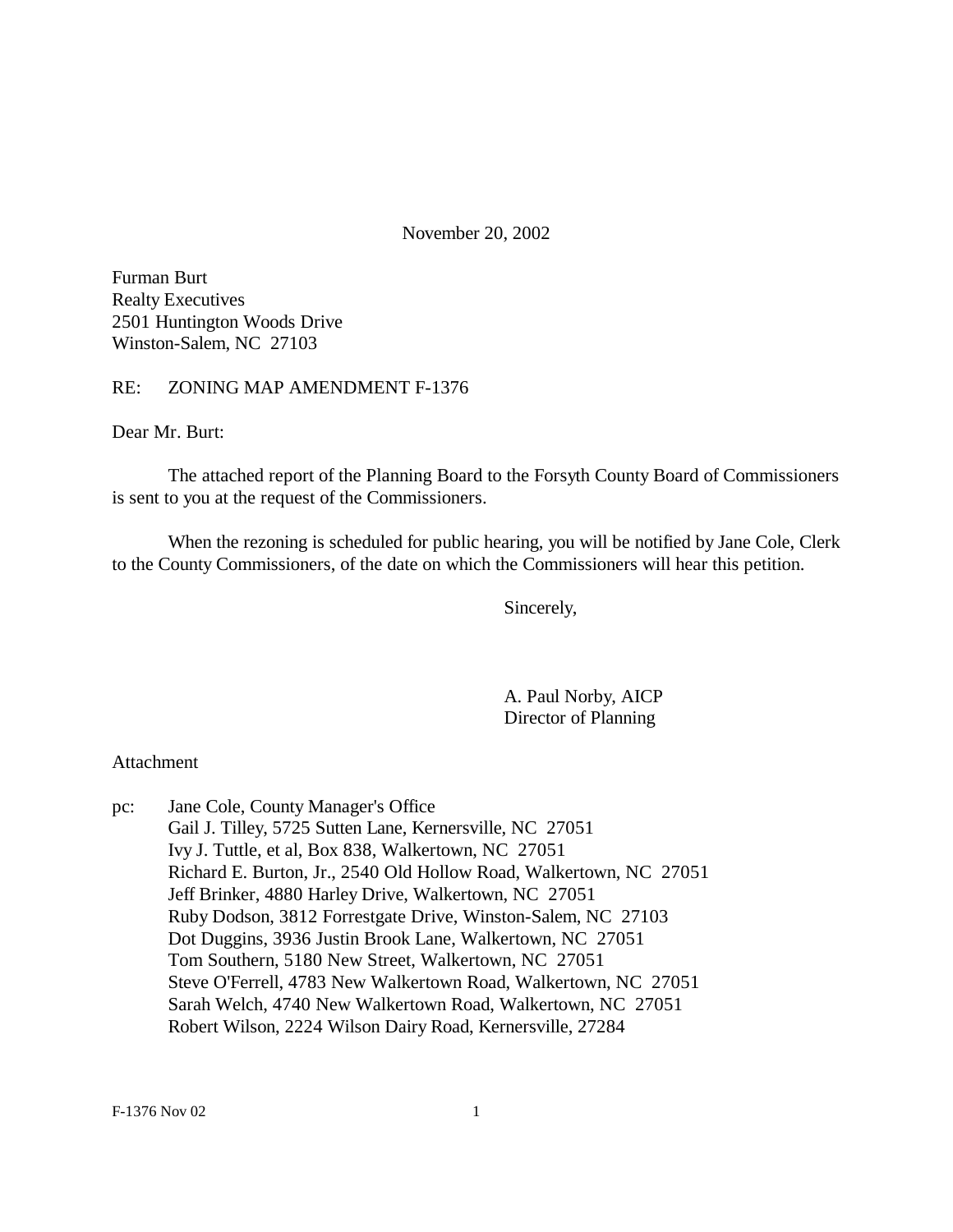# **FORSYTH COUNTY BOARD OF COMMISSIONERS**

### **MEETING DATE: WE GENDA ITEM NUMBER:**

 $\mathbf{DATE:}$ 

### **SUBJECT**:-

Zoning map amendment of Furman Burt for property owned by Richard E. Burton, Jr., Ivey J. Tuttle, et al, Gail J. Tilley and Ruby Dodson

### **COUNTY MANAGER=S RECOMMENDATION OR COMMENTS**:-

### **SUMMARY OF INFORMATION**:-

a. Public hearing on Zoning Map Amendment of Furman Burt for property owned by Richard E. Burton, Jr., Ivey J. Tuttle, et al, Gail J. Tilley and Ruby Dodson from RS-9 to HB-S [Convenience Store; Restaurant (without drive-through service); Restaurant (with drivethrough service); Car Wash; Banking and Financial Services; Retail Store, Specialty or Miscellaneous; and Offices, Miscellaneous - TWO PHASE] for two tracts of land as follows: Tract One: property is located on the southwest corner of US 311/New Walkertown Road and NC 66/Old Hollow Road; Tract Two: property is located on the southeast corner of US 311/New Walkertown Road and NC 66/Old Hollow Road. (Zoning Docket F-1376). After consideration, the Planning Board vote resulted in a tie.

- b. Ordinance amending the Forsyth County Zoning Ordinance and the Official Zoning Map of Forsyth County.
- c. Approval of Site Plan.
- d. Approval of Special Use District Permit.

| <b>ATTACHMENTS:- X YES</b> | NO. |
|----------------------------|-----|
| <b>SIGNATURE:</b>          |     |
|                            |     |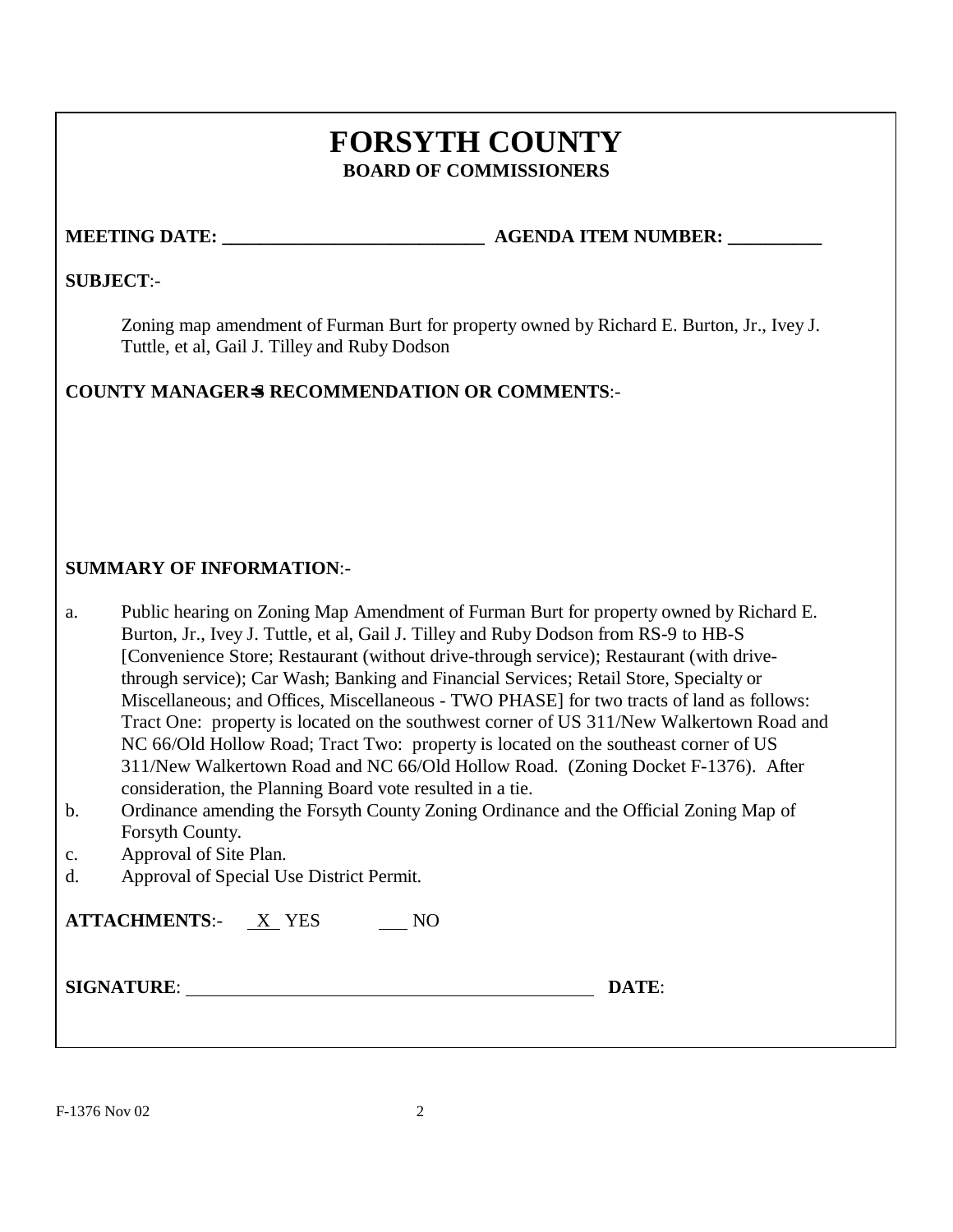#### COUNTY ORDINANCE - SPECIAL USE

Zoning Petition of Furman Burt for property owned by Richard E. Burton, Jr., Ivey J. Tuttle, et al, Gail J. Tilley and Ruby Dodson, Docket F-1376

AN ORDINANCE AMENDING THE FORSYTH COUNTY ZONING ORDINANCE AND THE OFFICIAL ZONING MAP OF THE COUNTY OF FORSYTH, NORTH CAROLINA

\_\_\_\_\_\_\_\_\_\_\_\_\_\_\_\_\_\_\_\_\_\_\_\_\_\_\_\_\_\_\_\_\_

BE IT ORDAINED by the Board of County Commissioners of the County of

Forsyth as follows:

Section 1. The Zoning Ordinance of the *Unified Development Ordinances* of the County

of Forsyth, North Carolina, and the Official Zoning Map of the County of Forsyth, North

Carolina, are hereby amended by changing from RS-9 to HB-S [Convenience Store; Restaurant

(without drive-through service); Restaurant (with drive-through service); Car Wash; Banking and

Financial Services; Retail Store, Specialty or Miscellaneous; and Offices, Miscellaneous - TWO

PHASE] the zoning classification of the following described property:

Tax Block 3240, Lots 023, 024A, and 024B Tax Block 3241, Lots 009, 010, and 011

Section 2. This Ordinance is adopted after approval of the site plan entitled Furman Burt

for property owned by others/J.H. Batten, Inc., and identified as Attachment A of the Special Use

District Permit issued by the Forsyth County Board of Commissioners the \_\_\_\_\_\_ day of

\_\_\_\_\_\_\_\_\_\_\_\_\_\_\_\_\_, 20\_\_\_\_\_ to Furman Burt for property owned by Richard E. Burton, Jr., Ivey J. Tuttle, et al, Gail J. Tilley and Ruby Dodson.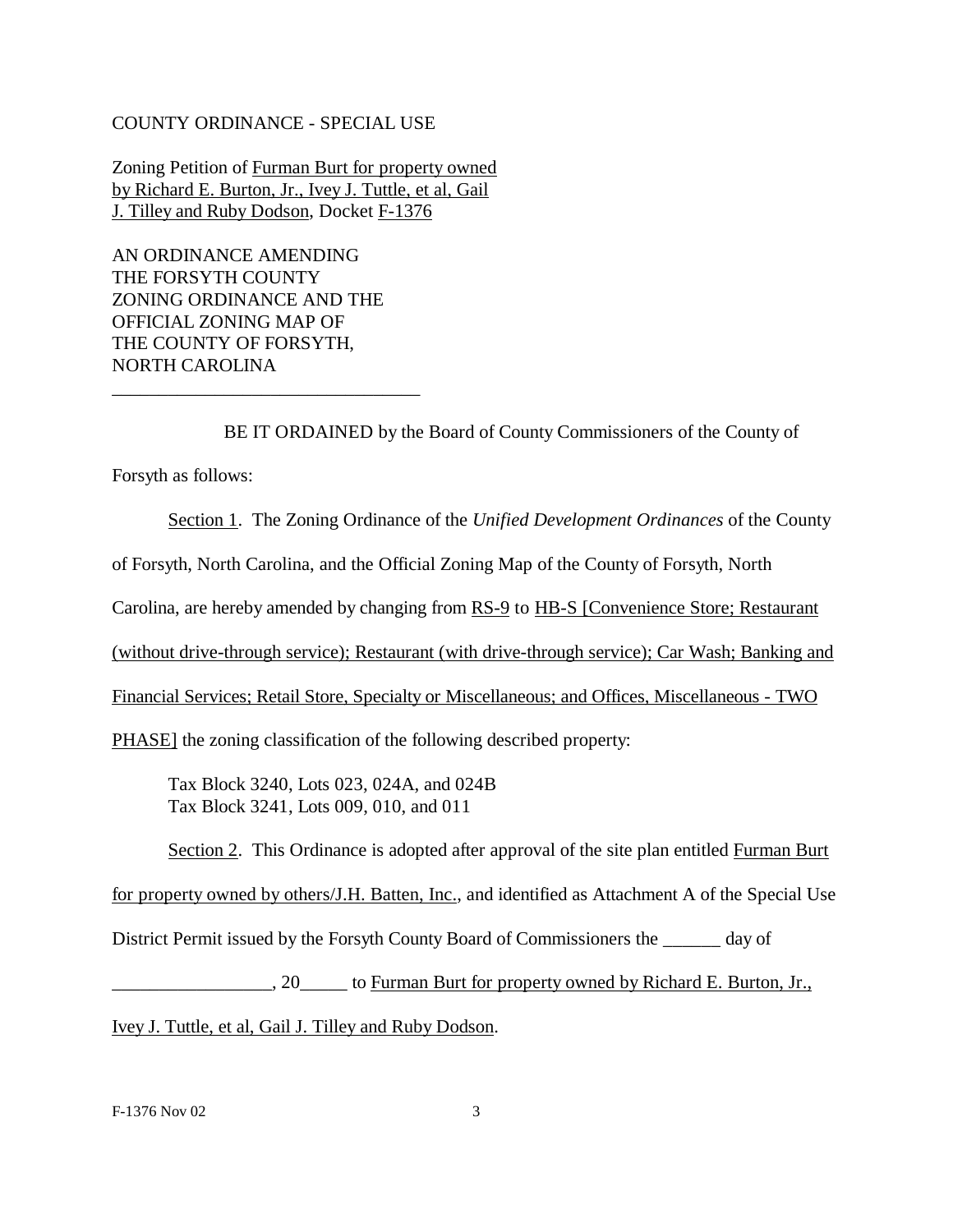Section 3. The Board of Commissioners hereby directs the issuance of a Special Use District Permit pursuant to the Zoning Ordinance of the *Unified Development Ordinances* for a development to be known as Furman Burt for property owned by others/J.H. Batten, Inc.. Said Special Use District Permit and site plan with associated documents are attached hereto and incorporated herein.

Section 4. This Ordinance shall be effective from and after its adoption.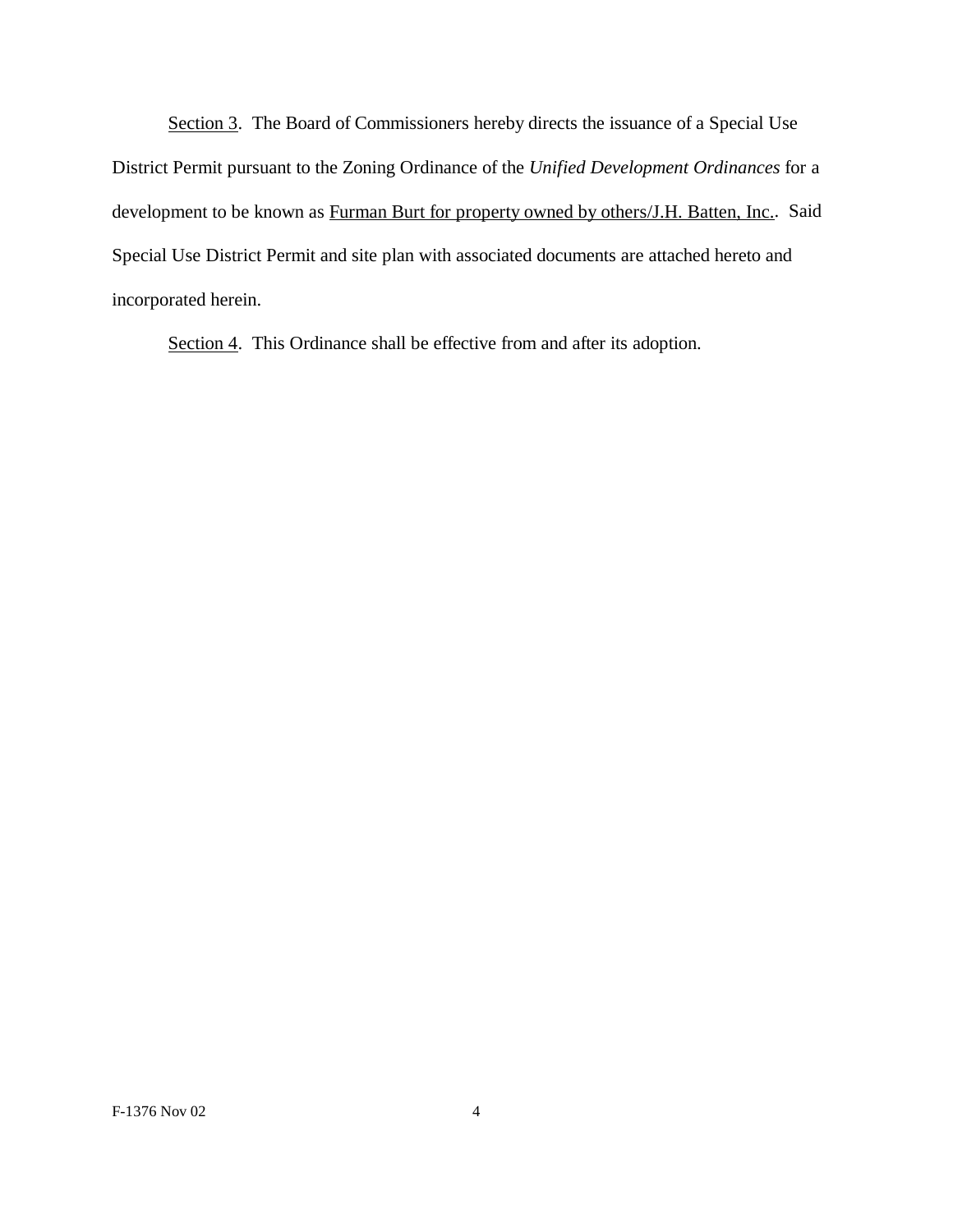#### COUNTY, SPECIAL USE DISTRICT PERMIT

#### SPECIAL USE DISTRICT PERMIT

Issued by the Forsyth County Board of Commissioners

The Forsyth County Board of Commissioners issues a Special Use District Permit for the site shown on the site plan map included in this zoning petition of Furman Burt for property owned by Richard E. Burton, Jr., Ivey J. Tuttle, et al, Gail J. Tilley and Ruby Dodson (Zoning Docket F-1376). The site shall be developed in accordance with the plan approved by the Board and bearing the inscription: "Attachment A, Special Use District Permit for HB-S [Convenience Store; Restaurant (without drive-through service); Restaurant (with drive-through service); Car Wash; Banking and Financial Services; Retail Store, Specialty or Miscellaneous; and Offices, Miscellaneous - TWO PHASE], approved by the Forsyth County Board of Commissioners the  $\frac{1}{\sqrt{2}}$  day of  $\frac{1}{\sqrt{2}}$  and signed, provided the property is developed in accordance with requirements of the HB-S zoning district of the Zoning Ordinance of the *Unified Development Ordinances* of the County Code, the Erosion Control Ordinance, and other applicable laws, and the following conditions be met:

### **TRACT ONE (HB-S - TWO PHASE)**:

#### **? GENERAL REQUIREMENTS**

- a. No development activity shall take place on the property until a Final Development Plan is submitted and approved.
- b. The City-County Planning Board reserves the right to add any reasonable conditions to the Final Development Plans in accordance with UDO Section 6-  $2.2(D)(2)(b)$ .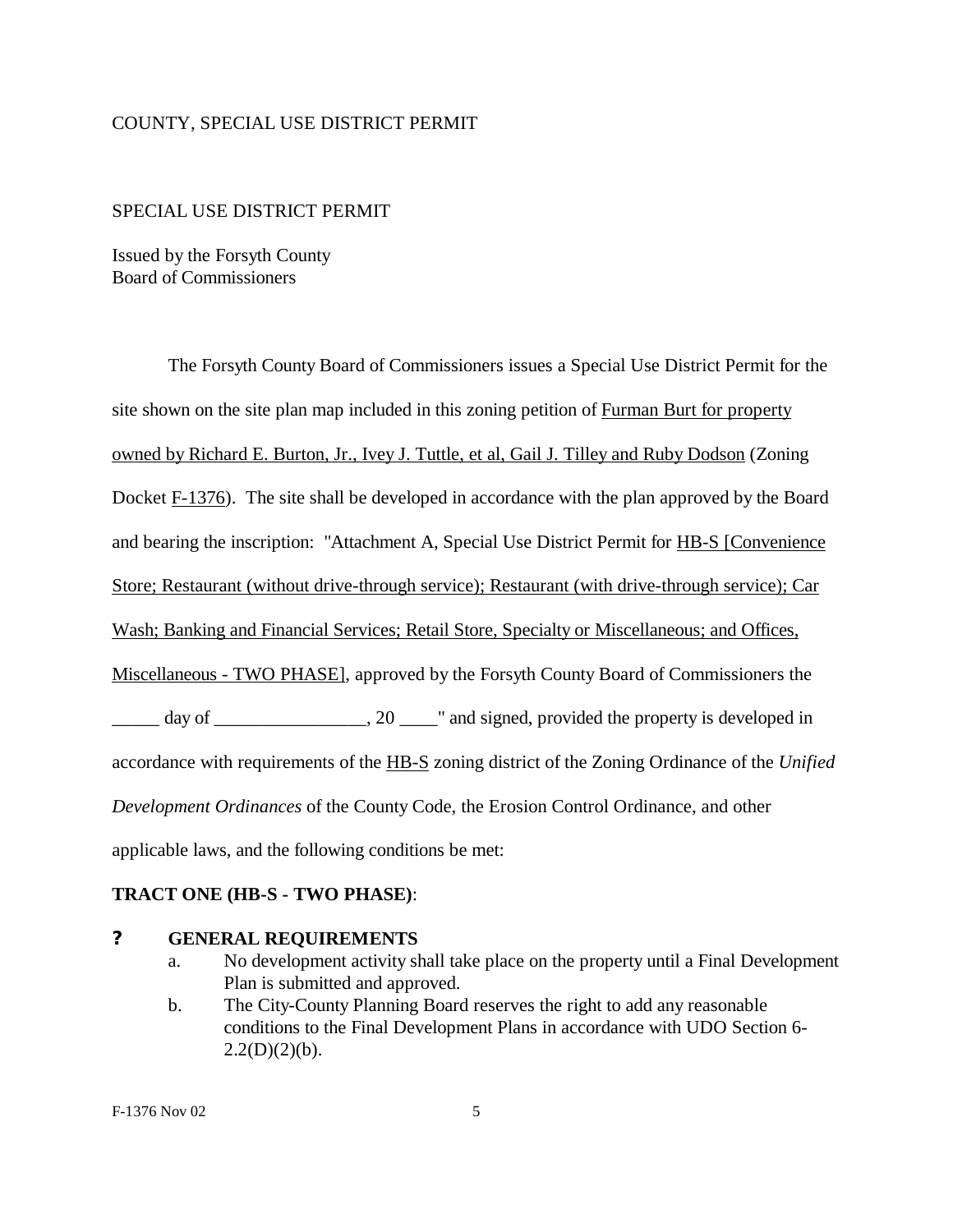- c. A Traffic Impact Study (TIS) may be required at the time of submittal for Final Development Plan.
- d. Development of more than 24 percent of the pervious area will require a Special Intense Development Allocation (SIDA) be approved by the County Commissioners.

# ? **PRIOR TO THE ISSUANCE OF GRADING PERMITS**

- a. Limits of grading shall be cordoned off in the field.
- b. Developer shall obtain a Watershed Permit from the Inspections Division.
- c. Developer shall obtain driveway permits from the North Carolina Department of Transportation.

# ? **PRIOR TO THE ISSUANCE OF BUILDING PERMITS**

a. Septic system must be approved by the Forsyth County Health Department if sewer is not available.

# ? **PRIOR TO THE ISSUANCE OF OCCUPANCY PERMITS**

a. Developer shall install road improvements including sidewalks along both street frontages of NC 66 and US 311 to the North Carolina Department of Transportation requirements.

# ? **OTHER REQUIREMENTS**

a. Signage shall be limited to one monument sign with a maximum height of five (5) feet.

# **TRACT TWO (HB-S - TWO PHASE)**:

# **? GENERAL REQUIREMENTS**

- a. No development activity shall take place on the property until a Final Development Plan is submitted and approved.
- b. The City-County Planning Board reserves the right to add any reasonable conditions to the Final Development Plans in accordance with UDO Section 6-  $2.2(D)(2)(b)$ .
- c. A Traffic Impact Study (TIS) may be required at the time of submittal for Final Development Plan.
- d. Development of more than 24 percent of the pervious area will require a Special Intense Development Allocation (SIDA) be approved by the County Commissioners.

# ? **PRIOR TO THE ISSUANCE OF GRADING PERMITS**

- a. Limits of grading shall be cordoned off in the field.
- b. Developer shall obtain a Watershed Permit from the Inspections Division.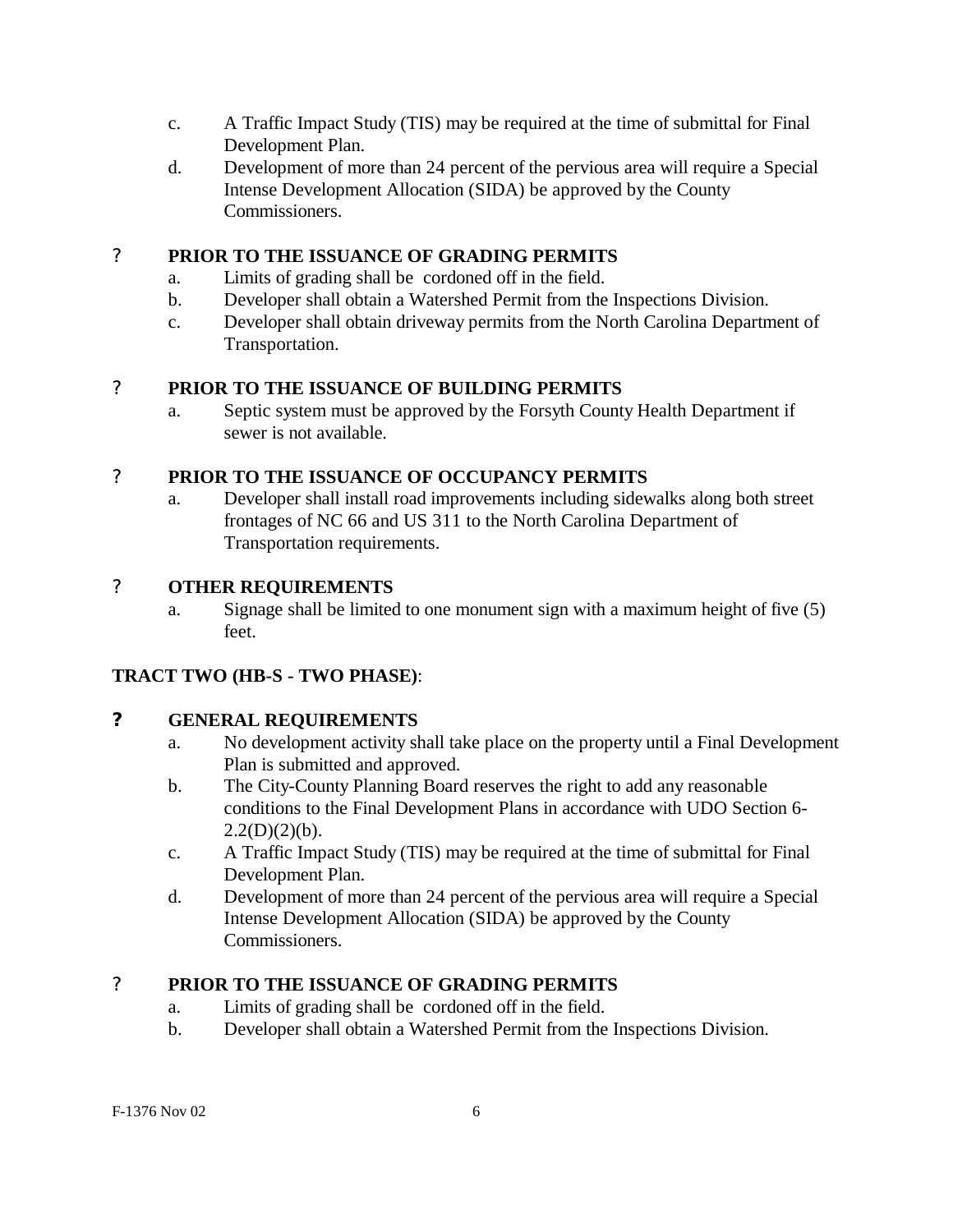c. Developer shall obtain driveway permits from the North Carolina Department of Transportation.

# ? **PRIOR TO THE ISSUANCE OF BUILDING PERMITS**

a. Septic system must be approved by the Forsyth County Health Department if sewer is not available.

# ? **PRIOR TO THE ISSUANCE OF OCCUPANCY PERMITS**

a. Developer shall install road improvements including sidewalks along both street frontages of NC 66 and US 311 to the North Carolina Department of Transportation requirements.

# ? **OTHER REQUIREMENTS**

a. Signage shall be limited to one monument sign with a maximum height of five (5) feet.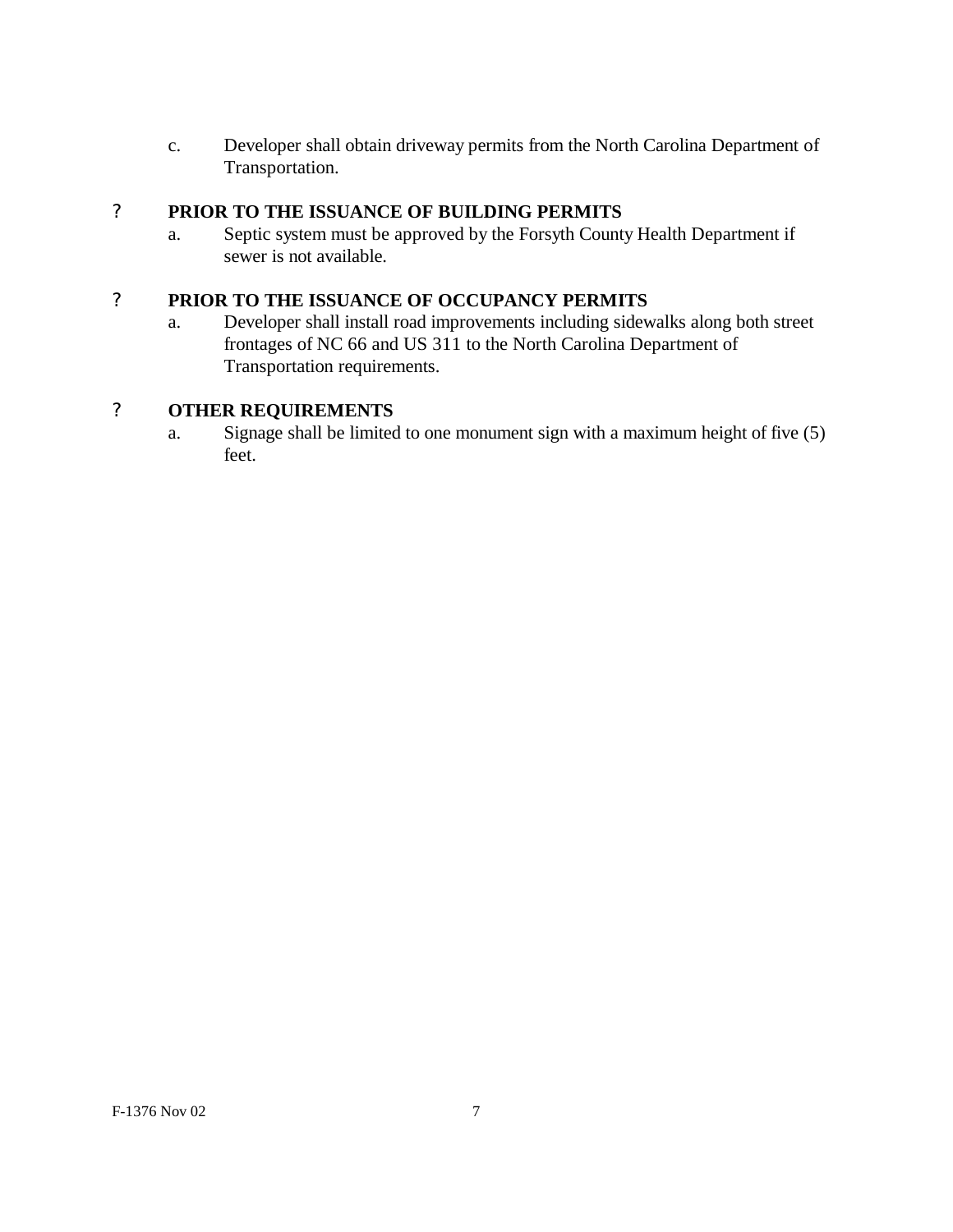### **ZONING STAFF REPORT**

| <b>DOCKET</b> # $F-1376$ |                                                                                          |
|--------------------------|------------------------------------------------------------------------------------------|
|                          | <b>STAFF:</b> Gary Roberts                                                               |
|                          | Petitioner(s): Furman Burt                                                               |
|                          | Ownership: Richard E. Burton, Jr., Ivey J. Tuttle, et al, Gail J. Tilley and Ruby Dodson |

#### **REQUEST**

From: RS-9 Single Family Residential District; minimum lot size 9,000 sf To: HB-S Highway Business District [Convenience Store; Restaurant (without drivethrough service); Restaurant (with drive-through service); Car Wash; Banking and Financial Services; Retail Store, Specialty or Miscellaneous; and Offices, Miscellaneous - TWO PHASE]

Both general and special use district zoning were discussed with the applicant(s) who decided to pursue the zoning as requested.

Acreage: Tract One: (southwest corner of US 311 and NC 66), ?1.62 acres; Tract Two: (southeast corner of US 311 and NC 66), ?3.0 acres

#### **LOCATION**

Street: Southwest and Southeast corner of US 311 and NC 66. Jurisdiction: Forsyth County (Predominantly within the town limits of Walkertown).

#### **SITE PLAN**

Proposed Use: Convenience Store; Restaurant (without drive-through service); Restaurant (with drive-through service); Car Wash; Banking and Financial Services; Retail Store, Specialty or Miscellaneous; and Offices, Miscellaneous. Square Footage: Undetermined with TWO PHASE request. Building Height: Undetermined with TWO PHASE request. Parking: Required: Undetermined with TWO PHASE request. Bufferyard Requirements: 15 foot type III adjacent to RS-9. Vehicular Use Landscaping Standards Requirements: UDO standards apply.

#### **PROPERTY SITE/IMMEDIATE AREA**

Existing Structures on Site: Two single family residential structures are located on Tract One and two on Tract Two.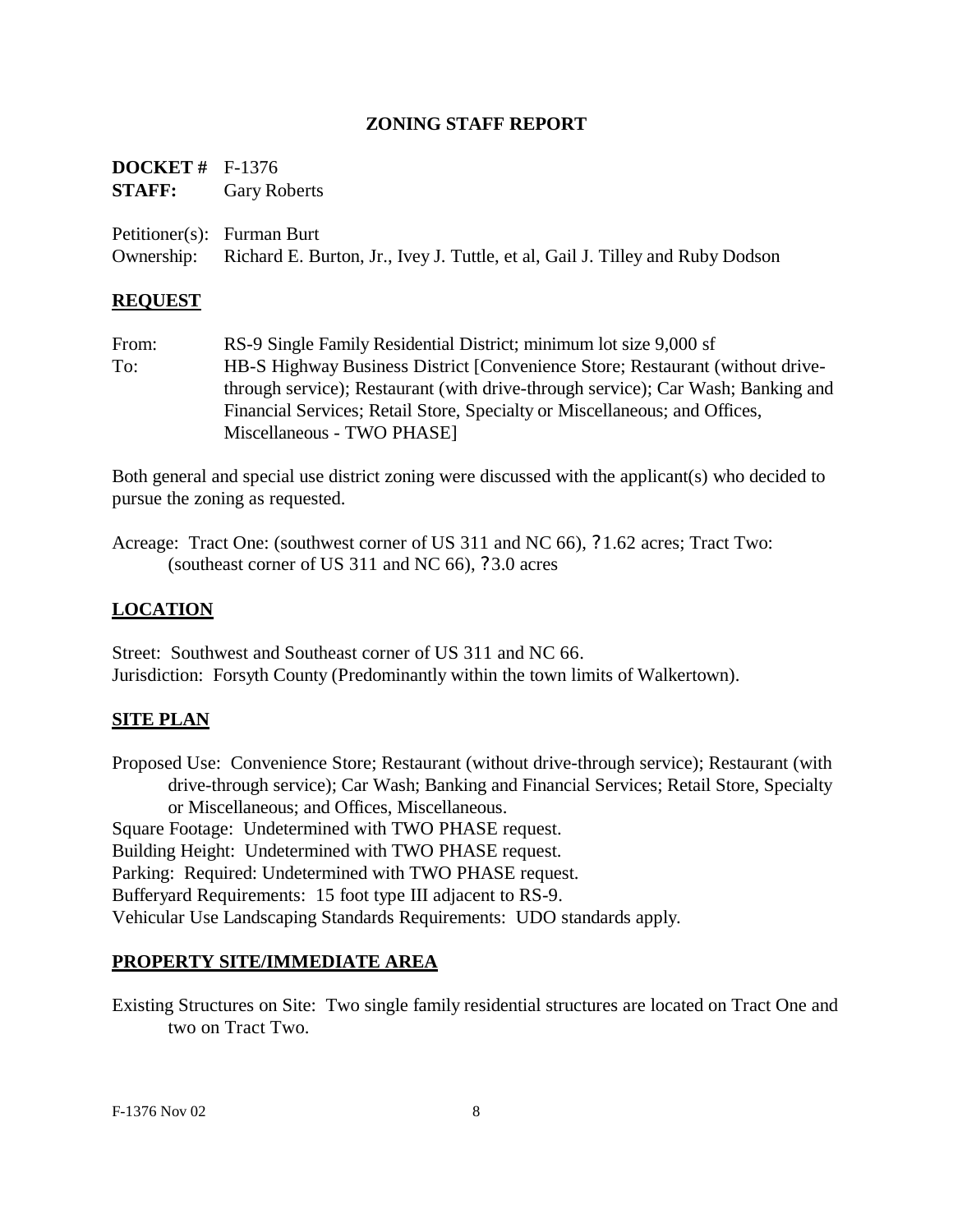Adjacent Uses:

North -Single family residential zoned RS-9.

East - Undeveloped property zoned RS-9 and small retail and service operations zoned HB-S and NB-S further east on Old Hollow Road. Southeast - Undeveloped property zoned RM-12. South -Single family residential and undeveloped property zoned RS-9. West -Undeveloped property zoned RS-9.

#### **GENERAL AREA**

Character/Maintenance: Well maintained single family residences at the intersection of two major thoroughfares.

Development Pace: Slow.

#### **PHYSICAL FEATURES/ENVIRONMENTAL REVIEW**

Impact on Existing Features: Grading and substantial removal of vegetation should be anticipated with Final Development Plan.

Topography:

- Tract One: There is an approximate change in elevation on the subject property (western parcel) of 28' (from an approximate elevation of 972' in the northeast down to an approximate elevation of 944' in the southwest).
- Tract Two: There is an approximate change in elevation on the subject property (eastern parcel) of 30' (from an approximate elevation of 978' in the north down to an approximate elevation of 948' in the south).

Streams: Yes - on the eastern side of Tract Two there is a tributary to Lowery Mill Creek. Vegetation/habitat: There is considerable existing vegetation on both Tract One and Tract Two.

- Impact on off site environmental resources: The proposed two-phase rezoning request does not provide enough information regarding the future development of the site to determine environmental impacts (either on or off of the site).
- Water Supply Watershed: The property is located within the Salem Lake (WS-III) Water Supply Watershed.
- Compliance with Watershed Protection Regulations: Compliance with the applicable watershed regulations cannot be determined from the information provided. The applicant will be requesting a Special Intense Development Allocation (SIDA) from the Walkertown/Salem Lake Watershed SIDA reserve upon application for Final Development Plan approval. Information regarding additional jobs created, additional tax base created/generated and the percentage of undisturbed land area in trees or woody vegetation must also be disclosed for the proposed project as part of the SIDA review process. Engineered storm water controls must be utilized and the developer must demonstrate to the maximum extent practicable that they have minimized built upon surface area, directed storm water runoff away from surface waters and incorporated best management practices into their design to minimize water quality impacts.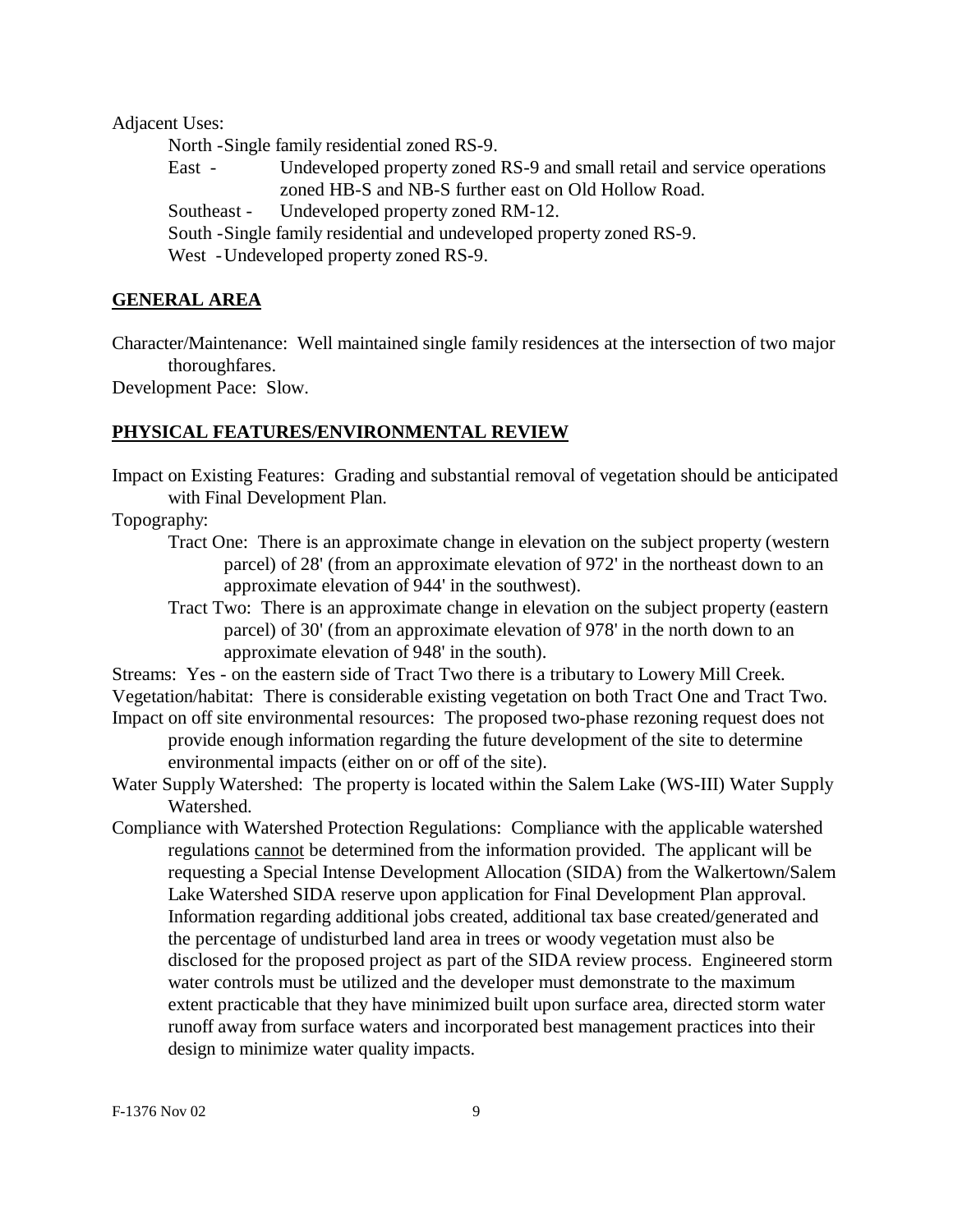### **TRANSPORTATION**

Direct Access to Site: Old Hollow Road/NC 66; New Walkertown Road/US 311.

Street Classification: Old Hollow Road - major thoroughfare; New Walkertown Road - major thoroughfare.

Average Daily Traffic Count/Estimated Capacity at Level of Service D (Vehicles per Day): Old Hollow Road between Old Walkertown Road and New Walkertown Road  $=$ 10,000/16,100.

New Walkertown Road between Old Hollow Road and Williston Road = 3,500/16,100 Trip Generation/Existing Zoning: RS-9.

4.7 x 43,560/9,000 = 22 units x 9.57 (SFR Trip Rate) = 210 Trips per Day Trip Generation/Proposed Zoning: HB-S.

Due to the broad number of high intensity uses and the lack of specificity regarding square footage, it not feasible to calculate a trip generation rate for this case. However, it should be noted that with these proposed uses, it is likely that a Traffic Impact Study, (TIS), will be required before any Final Development Plan approval is considered.

Sight Distance: Motorists traveling west on NC 66 will have limited visibility of traffic exiting Tract One.

Traffic Impact Study recommended: A TIS may be required at the Final Development Plan review stage.

Connectivity of street network: Staff recommends internal driveway stub connections to adjacent properties.

Sidewalks: None existing at this time, staff recommends sidewalks to be installed along both street frontages on Tract One and Tract Two.

Traffic Calming: None.

Transit: None.

Bike: None.

# **HISTORY**

Relevant Zoning Cases:

1. F-1366; RM-12 and RS-9 to RM-8-S (Residential Building, Single Family; Residential Building, Townhouse; Planned Residential Development; and Transmission Tower) Tract One and LO-S (Museum or Art Gallery; Neighborhood Organization; Police or Fire Station; Recreation Facility, Public; Child Day Care Center; Government Offices; Medical and Surgical Offices; Offices, Miscellaneous; and Professional Office - TWO PHASE) Tract Two; approved August 12, 2002; west, east and south sides of Rocky Branch Road, 900 feet southeast of current site; 68.01 acres; Planning Board recommended approval, staff recommended denial.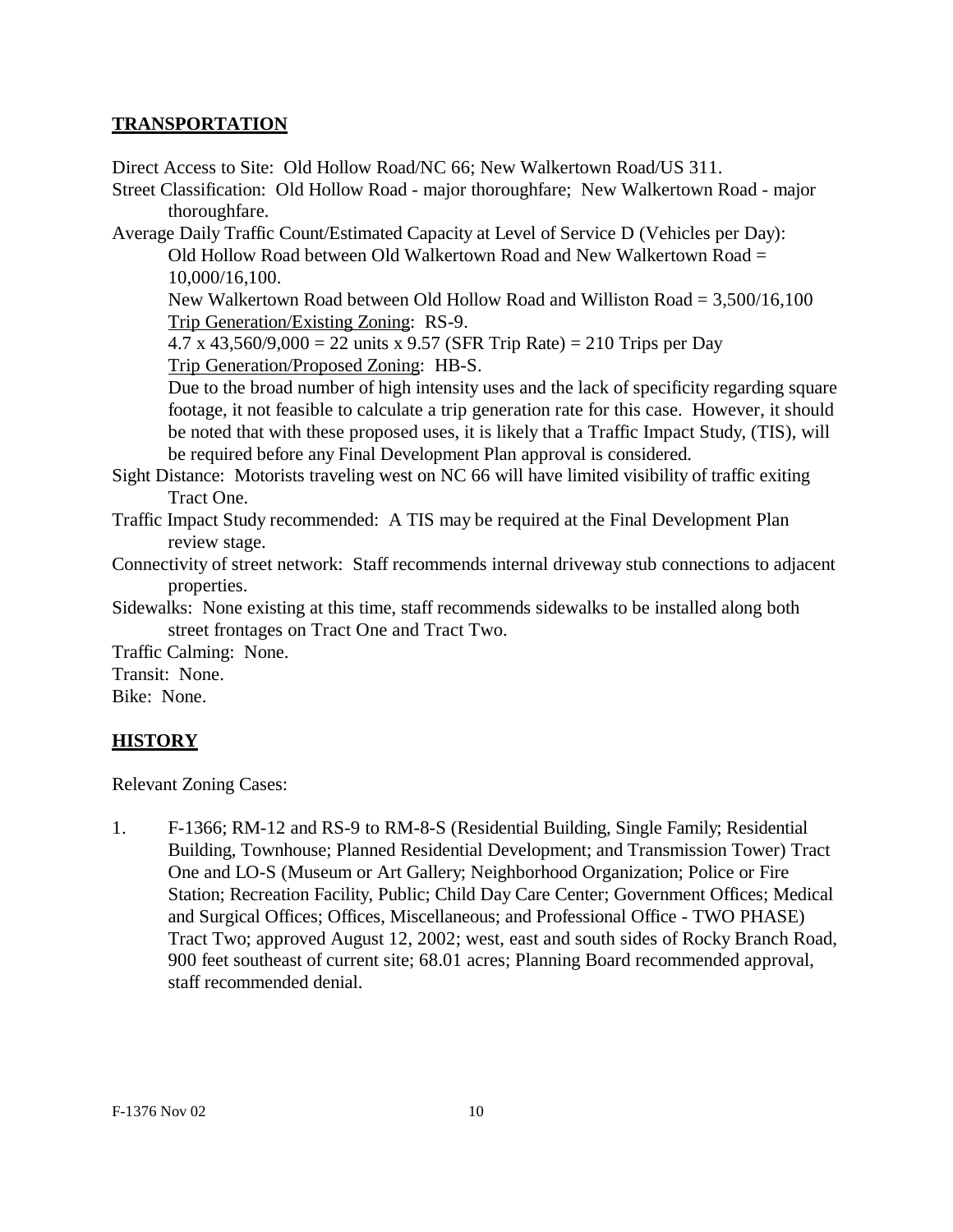- 2. F-1349; RS-9 to NB-S (Residential Building, Single Family; Arts and Crafts Studio; Retail Store, Specialty or Miscellaneous; Professional Office; Services, Personal; and Government Offices); approved December 17, 2001; west side of Morris Street, south of NC 66 and 200 feet east of current site; 0.28 acre; Planning Board and staff recommended approval.
- 3. F-1292; RS-20 and LI to LI-S (Storage Services, Retail TWO PHASE); approved April 24, 2000; south side of Old Walkertown Road and on the southwest side of Friendly Road at the intersection of the two roads, 600 feet north of current site; 2.58 acres; Planning Board recommended approval, staff recommended denial.
- 4. F-1211; RS-20 to PB-S (Motor Vehicle, Repair and Maintenance); approved February 9, 1999; southeast corner of Friendly Avenue and US 311, 900 feet northeast of current site; 0.34 acre; Planning Board recommended approval; staff recommended denial.
- 5. F-706; R-6 to B-3; denied August 27, 1984; southwest corner of NC 66 and Morris Street, 250 feet east of current site; 0.49 acre; Planning Board and staff recommended denial.

# **CONFORMITY TO PLANS**

- GMP Area (*Legacy*): Tract One, Future Growth Area (GMA 4); Tract Two, Suburban Neighborhoods (GMA 3). New Walkertown Road is the dividing line between these two growth management areas.
- Relevant Comprehensive Plan Recommendation(s): *Legacy* designates locations for Town Center and regional serving activity centers and says that other commercial development should be focused at compact mixed-use community and neighborhood activity centers that serve pedestrians as well as the automobile.
- Area Plan/Development Guide: The site is not within the boundaries of an area plan or development guide.

# **INCORPORATED AREA COMMENTS**

Incorporated Jurisdiction: Town of Walkertown. Expressed Concern: Walkertown recommends approval.

# **ANALYSIS**

The subject request is to rezone the southwest and the southeast corners of US 311 and NC 66 from RS-9 to HB-S TWO PHASE. The properties, respectively known as Tract One and Tract Two, are located predominantly within the corporate limits of Walkertown. Tract One consists of 1.62 acres and is heavily wooded with the exception of two single family residential structures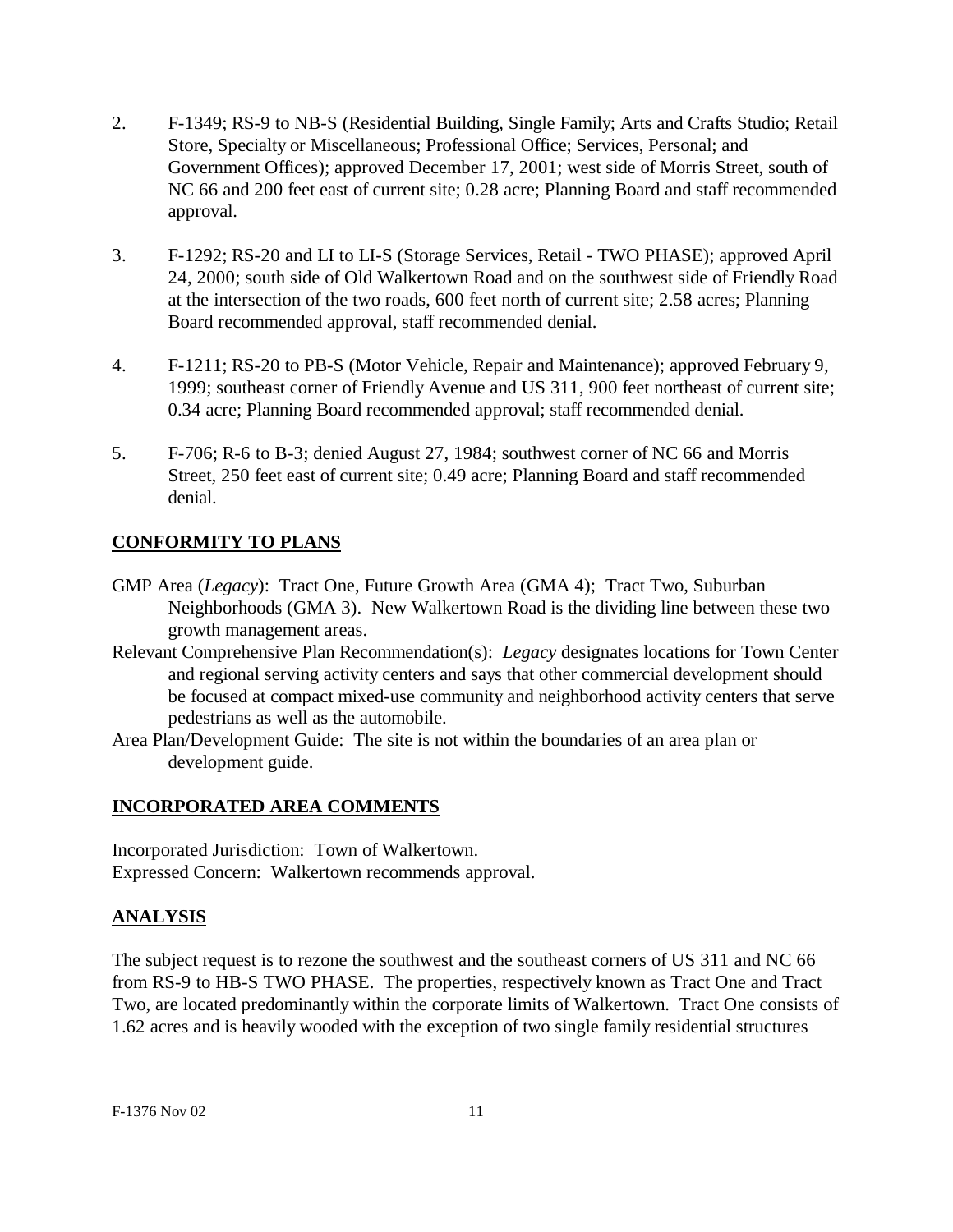located along the western and southern perimeters. The property slopes moderately downward to the west and is surrounded by other single family homes and undeveloped lots zoned RS-20 and RS-9.

Tract Two is likewise heavily wooded with two single family residential structures fronting on US 311. This site consists of 3 acres and slopes moderately downward to the south. The surrounding development pattern is low density, single family residential in character. However, ?11.5 acres of undeveloped RM-12 property adjoin the southeastern edge of Tract Two. The specific uses requested for both tracts are Convenience Store; Restaurant (without drive-through service); Restaurant (with drive-through service); Car Wash; Banking and Financial Services; Retail Store, Specialty or Miscellaneous; and Offices, Miscellaneous. A number of these uses could have negative impacts on adjacent properties, depending on how the site is designed.

The subject property is in the Salem Lake water supply watershed, WS III. The maximum impervious coverage allowed is 24 percent. However, with the use of a SIDA, up to 70 percent of the site can be covered with impervious surfaces provided engineered controls are put in place. SIDAs are granted by the local governing body when certain criteria as specified in UDO Section 3-5.4 (c) are addressed. These criteria pertain to conformance with the comprehensive plan; provision of a significant economic benefit; minimized impact to the environment etc. Due to the lack of information regarding such criteria, the SIDA review cannot take place until the Final Development Plan is submitted.

Similarly, the traffic implications and required improvements are unknown at this time due to the petition=s lack of specificity. While the intensity of the requested uses could easily warrant a Traffic Impact Study (TIS) at this time, because no square footages are given, this will also need to be addressed at the Final Development Plan stage. It should also be noted that doing a Traffic Impact Study after the basic zoning decision is already made could produce an awkward situation if at the Final Development Plan stage, the Traffic Impact Study indicates significant traffic impacts.

Walkertown is at an important crossroads in regard to its future development pattern and overall community character. The forthcoming availability of sanitary sewer is already resulting in a growing number of proposals for new development. Decisions made today regarding land use, transportation, signage, building orientation, tree plantings, sidewalks etc. will shape the town=s future for decades to come. Currently there is no area plan or development guide in place for the Walkertown area. Such a document would provide decision makers with more specific guidance in the above mentioned areas of community planning.

HB-S zoning at the intersection of two major thoroughfares became a standard development practice with the growth of the auto oriented society. Uses which require and generate high volumes of vehicular traffic naturally gravitate to such locations. However, such activity often comes with a price in the form of negative effects on adjacent residential properties, degraded community appearance, and increased traffic accidents and congestion. Should the subject properties be rezoned to HB-S, there would be some precedent for also extending similar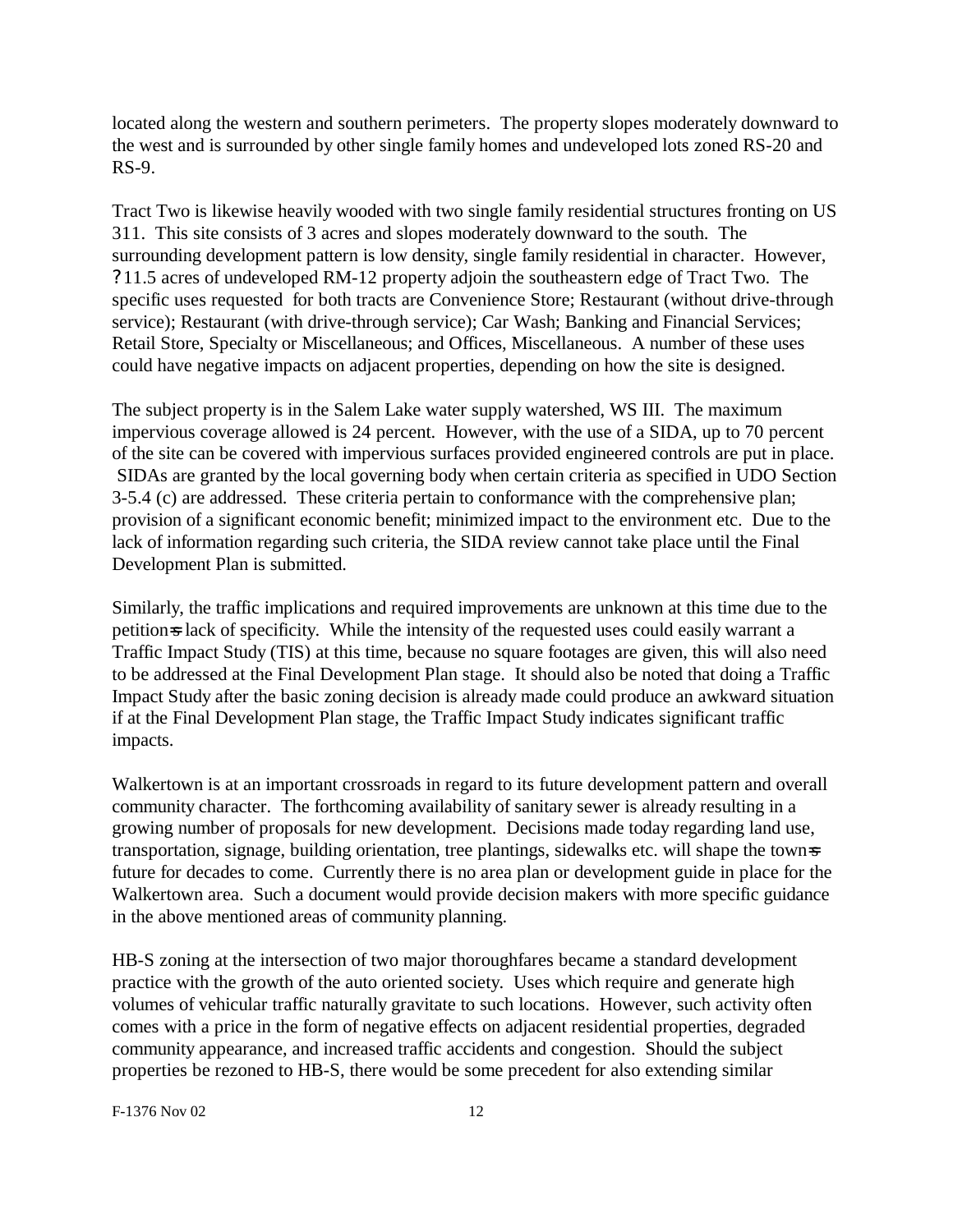commercial zoning to the two northern quadrants of this intersection. As the existing residential character of the area changes, the typical pattern would result in US 311 and NC 66 being widened to three or five lane sections as the remaining single family residences, fronting along these two roadways, undergo a piecemeal conversion to strip commercial development with multiple signs and driveway cuts. While the above mentioned scenario is not always inevitable, staff sees little within the subject request to provide an alternative.

Staff does not accept the notion that such corner properties must inevitably become commercialized in a conventional fashion. A well designed row of attached housing or limited offices which preserve the front tree buffer and place the parking to the rear of the buildings, would for instance, generate less traffic impact and provide a more stabilizing effect on the surrounding residential properties. Alternatively, a larger scale proposal which provides for a more integrated mixed use development including some commercial may be an alternative.

*Legacy* identifies Walkertown's Town Center as being located in the Main Street/Friendly Road vicinity. Approval of highway business instead at the subject location would contribute to sprawl and further dilute the potential of the core area developing into a vibrant village center. *Legacy* also recommends a Metro Activity Center at the proposed future interchange of the Northern Beltway and New Walkertown Road, but that is 1.5 miles south of the subject property.

Other concerns with the subject request include: limited visibility for westbound traffic on NC 66 of motorists who may be exiting the western most portion of Tract One; the relatively large amount of existing commercial property within Walkertown which is now underused or vacant; and the need to consolidate access, with undeveloped parcels adjacent to these tracts.

Considering the absence of an area plan and the lack of a site plan leaving in question the undetermined variables associated with the SIDA and TIS, Planning staff views the petition as premature and contributing to a disjointed, incremented development pattern in Walkertown.

# **FINDINGS**

- 1. *Legacy* promotes the preservation of neighborhoods and encourages compact pedestrian oriented mixed use development at Town Center locations.
- 2. Site is not within the boundaries of an area plan or development guide.
- 3. Proposal in its present form does not provide a site plan showing how the property would be developed.
- 4. Subject HB-S petition would undermine the stability of surrounding single family residences.
- 5. Subject HB-S petition would contribute to strip commercial development along both US 311 and NC 66.

F-1376 Nov 02 13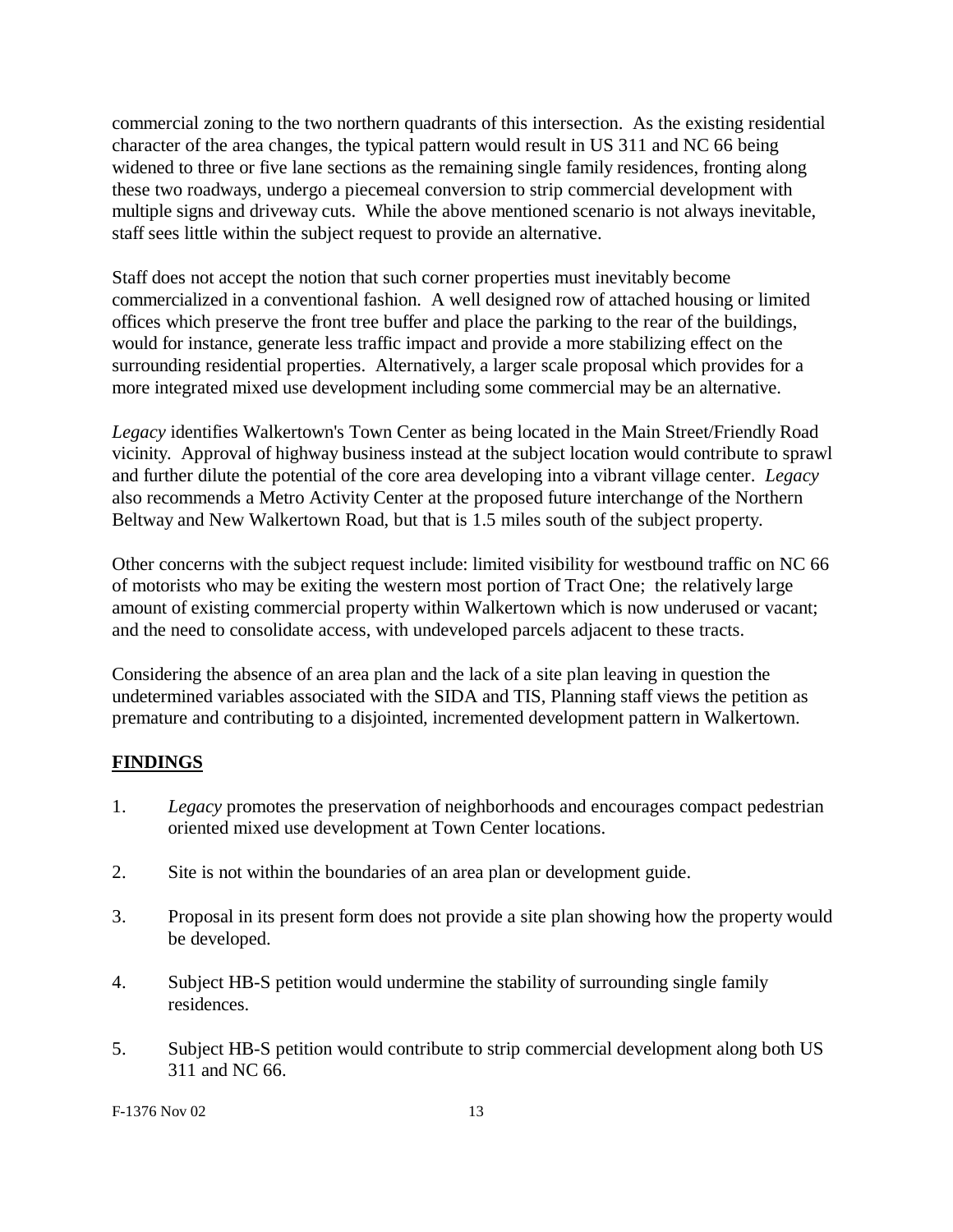6. Substantial amount of existing underused and vacant commercially zoned property currently available in Walkertown.

# **STAFF RECOMMENDATION**

### Zoning: **DENIAL**.

Site Plan: Staff certifies that **the site plan meets all code requirements**, and recommends the following conditions, if the rezoning is approved:

# **TRACT ONE (HB-S - TWO PHASE)**:

### **? GENERAL REQUIREMENTS**

- a. No development activity shall take place on the property until a Final Development Plan is submitted and approved.
- b. The City-County Planning Board reserves the right to add any reasonable conditions to the Final Development Plans in accordance with UDO Section 6-  $2.2(D)(2)(b)$ .
- c. A Traffic Impact Study (TIS) may be required at the time of submittal for Final Development Plan.
- d. Development of more than 24 percent of the pervious area will require a Special Intense Development Allocation (SIDA) be approved by the County Commissioners.

# ? **PRIOR TO THE ISSUANCE OF GRADING PERMITS**

- a. Limits of grading shall be cordoned off in the field.
- b. Developer shall obtain a Watershed Permit from the Inspections Division.
- c. Developer shall obtain driveway permits from the North Carolina Department of Transportation.

### ? **PRIOR TO THE ISSUANCE OF BUILDING PERMITS**

a. Septic system must be approved by the Forsyth County Health Department.

### ? **PRIOR TO THE ISSUANCE OF OCCUPANCY PERMITS**

a. Developer shall install road improvements including sidewalks along both street frontages of NC 66 and US 311 to the North Carolina Department of Transportation requirements.

# ? **OTHER REQUIREMENTS**

a. Signage shall be limited to one monument sign with a maximum height of five (5) feet.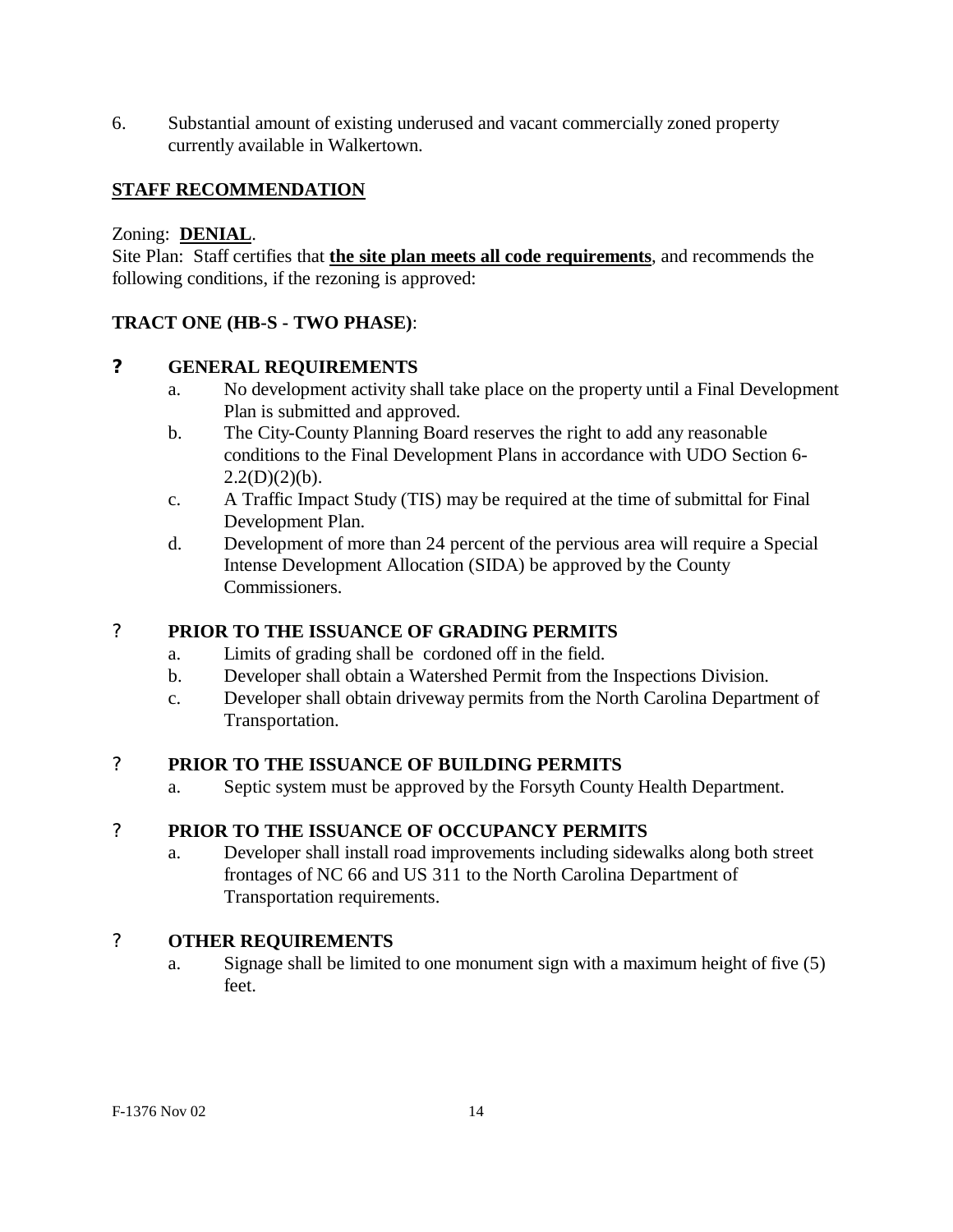# **TRACT TWO (HB-S - TWO PHASE)**:

## **? GENERAL REQUIREMENTS**

- a. No development activity shall take place on the property until a Final Development Plan is submitted and approved.
- b. The City-County Planning Board reserves the right to add any reasonable conditions to the Final Development Plans in accordance with UDO Section 6-  $2.2(D)(2)(b)$ .
- c. A Traffic Impact Study (TIS) may be required at the time of submittal for Final Development Plan.
- d. Development of more than 24 percent of the pervious area will require a Special Intense Development Allocation (SIDA) be approved by the County Commissioners.

# ? **PRIOR TO THE ISSUANCE OF GRADING PERMITS**

- a. Limits of grading shall be cordoned off in the field.
- b. Developer shall obtain a Watershed Permit from the Inspections Division.
- c. Developer shall obtain driveway permits from the North Carolina Department of Transportation.

# ? **PRIOR TO THE ISSUANCE OF BUILDING PERMITS**

a. Septic system must be approved by the Forsyth County Health Department.

# ? **PRIOR TO THE ISSUANCE OF OCCUPANCY PERMITS**

a. Developer shall install road improvements including sidewalks along both street frontages of NC 66 and US 311 to the North Carolina Department of Transportation requirements.

# ? **OTHER REQUIREMENTS**

a. Signage shall be limited to one monument sign with a maximum height of five (5) feet.

Gary Roberts presented the staff report.

# **PUBLIC HEARING**

FOR:

Dot Duggins, Council member for the Town of Walkertown, 3936 Justin Brook Lane, Walkertown, NC 27051 We are working on a development plan for our town.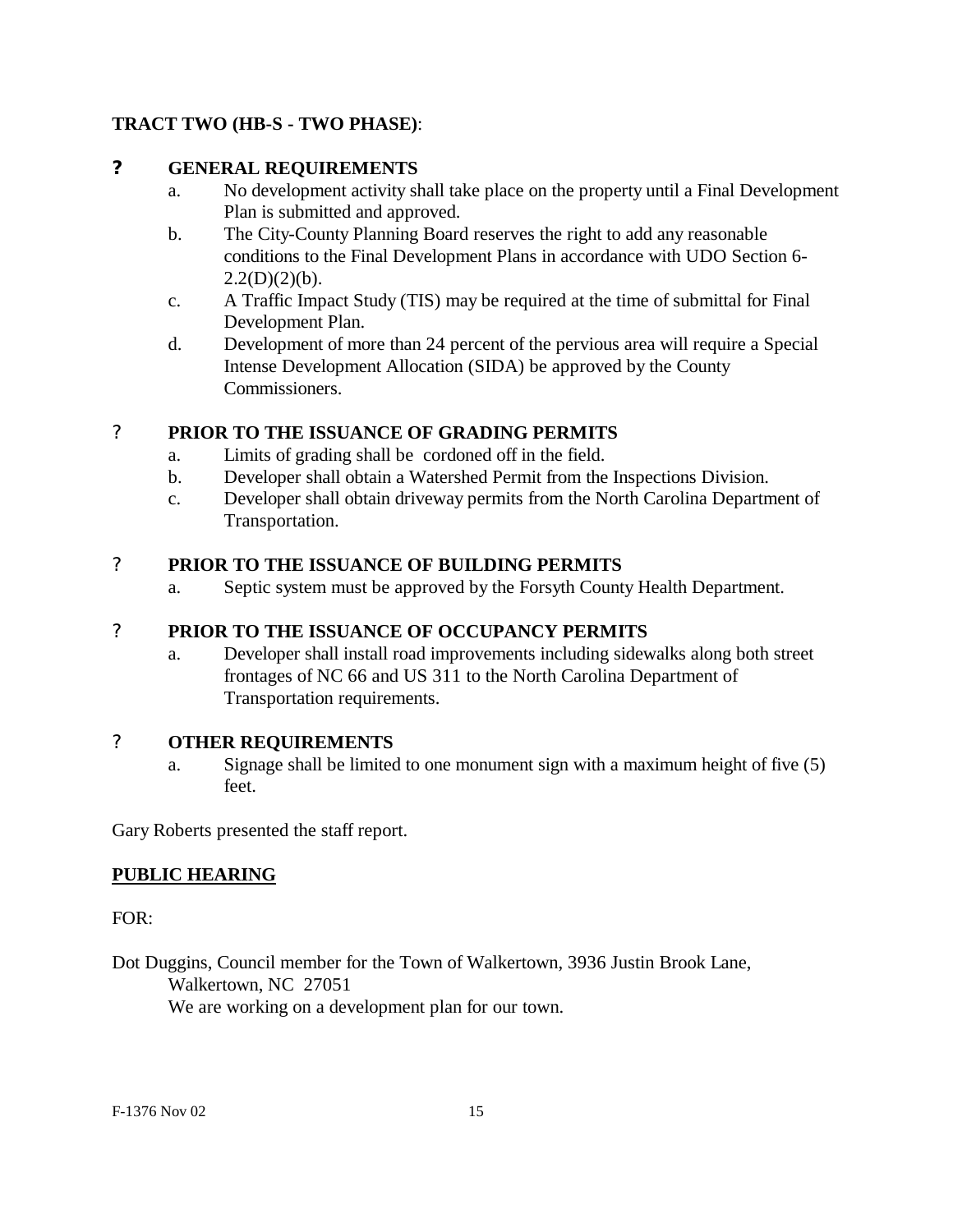Distributed printouts of GMAs for *Legacy*.

We only have two significant highway intersections in Walkertown. These are the locations where development will occur. The other intersection is already under plans for development.

I encourage you to pass this today.

Tom Southern, 5180 New Street, Walkertown, NC 27051

- We are working diligently on developing a land use plan for Walkertown. If we had a land use plan, this intersection would clearly be designated for some type business use.
- The owners have tried to market the property as residential property over several years. They have been unsuccessful.
- We would do our best to make the development attractive and beneficial to the neighborhood.
- Walkertown has had so few businesses in the past that our revenue base is very low. We need more businesses to increase the tax base.

This property will not be developed without public sewer.

It is our recommendation that the first phase be approved to change the zoning to Highway Business. We-ll see what comes forth and then we-ll do our best to make sure it=s something that=s in the best interest of all the citizens of Walkertown and especially the immediate neighbors.

Jeff Brinker, 2502 Boone Avenue, Winston-Salem

We also have a resolution which the Walkertown Council has approved supporting this rezoning request.

### AGAINST:

Steven O'Ferrell, 4783 New Walkertown Road, Winston-Salem, NC 27051

If this proposal goes through, I will have a business behind me, beside me, and across the road from me.

Traffic is a problem even without development here.

The City of Walkertown is for business only; they aren't for residents. But why tear up a neighborhood just to sell property.

Request a non-partisan board review this.

Request a water study.

Sarah Welch, 4740 New Walkertown Road, Walkertown, NC 27051 Submitted letter stating opposition (copy on file).

> I was at the Town Meeting the other day. There was nothing on the agenda about the rezoning of this area, but they did discuss it and vote on it. I find that objectionable.

Submitted petition with 35 signatures in opposition.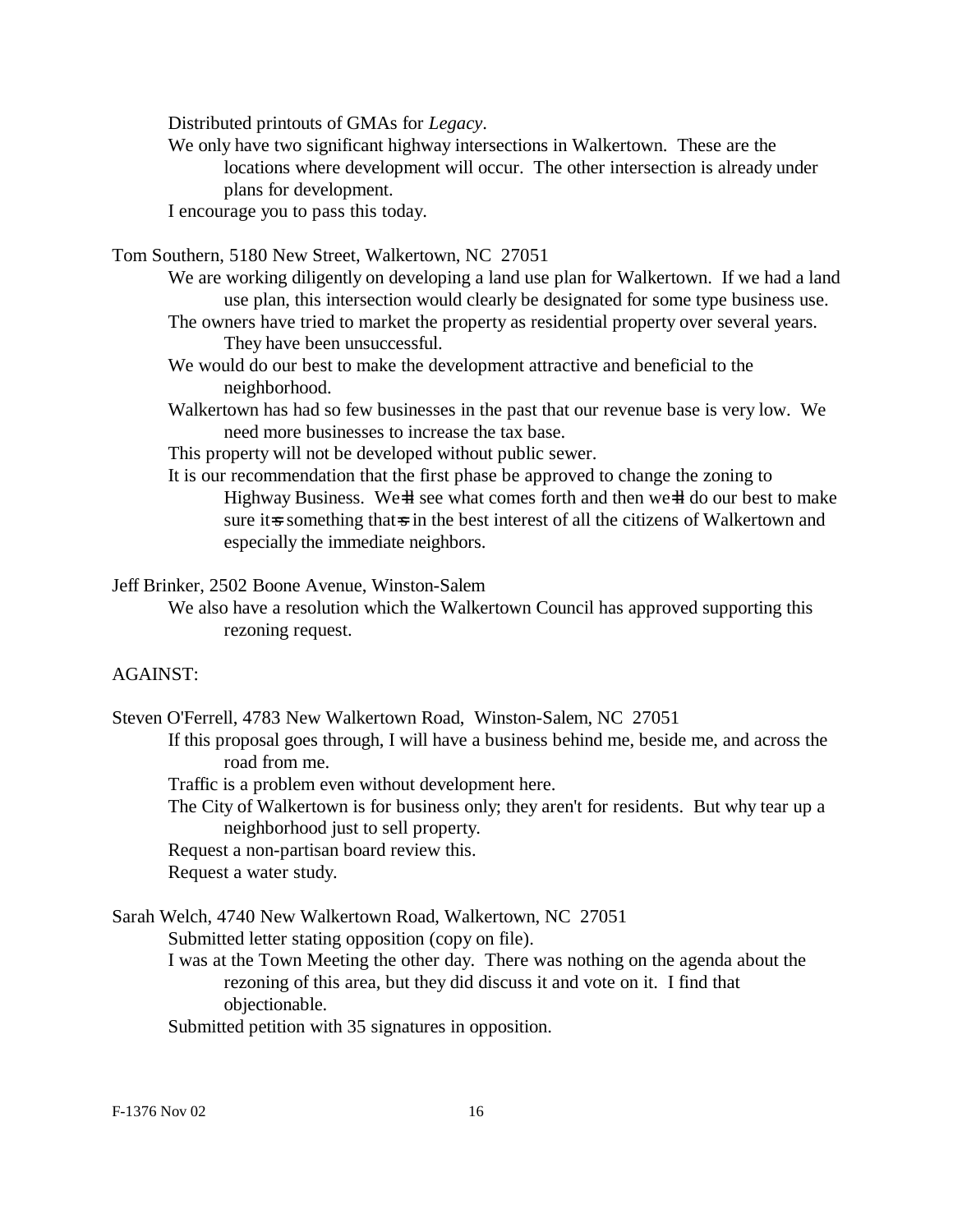Robert Wilson, 2224 Wilson Dairy Road, Kernersville, NC 27284 I represent my church, which owns a lot next to this site. We were going to build a parsonage there. This is all residential. Why are they coming down here and making it out like this intersection is something great? To take away all this residential property. I hope you will consider that they are wiping out a residential area for a little bit of money. This is a residential area and I oppose strongly that Walkertown voted on this at the meeting we attended when it wasn $\pm$  on the agenda. I went to speak, saw it wasn $\pm$ on the agenda and left. Then they went and voted on it.

#### **WORK SESSION**

During discussion by the Planning Board, the following points were made:

- 1. Kerry Avant explained that TWO PHASE rezoning means many concerns are addressed during the second review phase of this request. At that time, specific plans will be available showing what is proposed for development. Such things as storm water control are addressed at that point.
- 2. There are HB zoned lots in Walkertown. However, they are not being sold because of the lack of sewer availability, the size of the lots, and the location of many of them is behind shopping centers or in swampy land.
- 3. Philip Doyle This intersection is very busy. It is going to get a lot busier. HB is appropriate anywhere around here. It may be a long time before it actually comes to fruition. We proactively rezone areas all the time with business parks. Where the rubber meets the road is with the site plan. If the petitioners want to give Pete Rodda a few minutes work to redesignate their land as more valuable and be taxed appropriately, it=s kinda no harm, no foul until the site plan gets here. For an intersection like that we=ve got a lot of experience with Country Club/Peace Haven and Robinhood/Peace Haven and a lot of other places where getting the site plan to pass muster is the hard part. Where you=re going to need a five-lane all directional facility. There might not even be enough land in that right now to make it work. There might need to be a lot more assemblage to actually make a supportable facility work. It might not work at all.
- 4. Kerry Avant TWO PHASE makes sense a lot of times just because of the expense one has to go to before they get to that point and TWO PHASE does allow you to know that you have the zoning.
- 5. Paul Norby While there is much room for discussion about the details of the site plan, what you all are doing if the rezoning is approved is indicating that these range of uses is appropriate for this property. Given the configuration of this piece